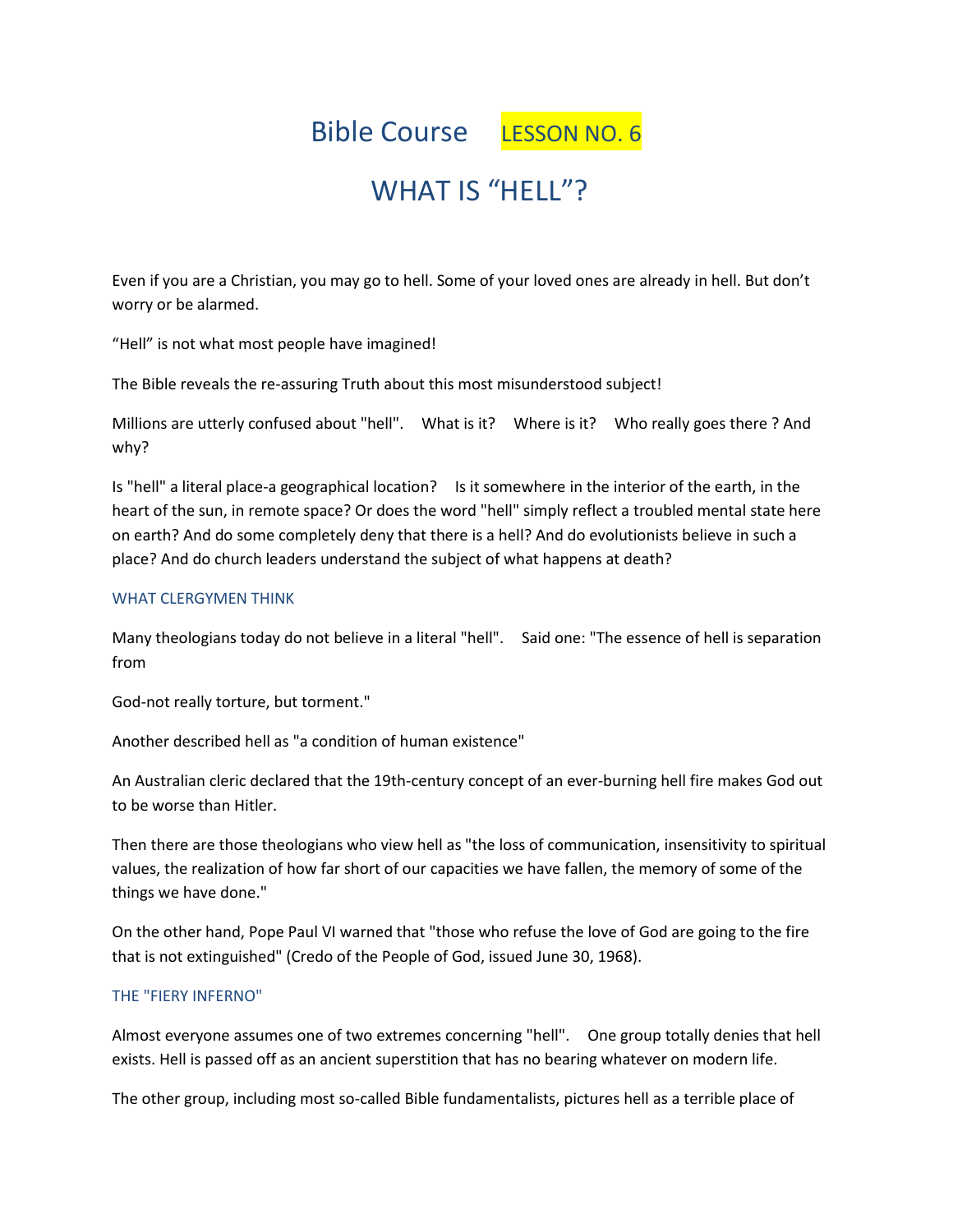never- ending torment where the devil rules and his demons gleefully "roast" sinners like millions of wieners on a barbeque spit. There is bitter weeping and wailing, agonized cursing, shrieks and screams from those in eternal torment- according to this concept.

Here is a summation of this popular belief from the Encyclopedia Americana:

"As generally understood, hell is the abode of evil spirits; the infernal regions ... whither lost and condemned souls go after death to suffer indescribable torments and eternal punishment .... Some have thought of it as the place created by the Deity, where He punishes, with inconceivable severity, and through all eternity, the souls of those who through unbelief or through the worship of false gods have angered Him. It is the place of divine revenge, un-tempered, NEVER ENDING. This has been the idea most generally held by Christians, Catholics, and Protestants alike. It is also the idea embodied in the Mohammedans' conception .... The main features of hell as conceived by Hindu, Persian, Egyptian, Grecian, and Christian theologians are essentially the same" (from the article on "Hell", emphasis ours throughout the lesson).

But why do people believe what they believe? From where or from whom have these popular ideas come?

## FROM THE PHILOSOPHERS

A few influential men since the time of Christ left writings and teachings that became so universally believed that they became the accepted doctrine of the Christian-professing world. One of the most important of these influential writers was Augustine (A.D. 354-430).

Augustine reasoned that there should be a temporary cleansing of imperfect souls in purgatorial fire He, like other influential men of the Christian-professing church, was influenced by "pre-Christian doctrine"-the doctrine of the ancient pagan philosophers and other early church fathers (see Encyclopedia Britannica, 11th ed., article "Purgatory").

Dante Alighieri (1265-1321) wrote a tremendously popular poem, La Divina Commedia, in three parts-Hell, Purgatory and Paradise. "Of all poets of modern times," says a modern author, "Dante Alighieri was, perhaps, the greatest educator. He possibly had a greater influence on the course of civilization than any other one man since his day .... [He] wrote, in incomprehensible verse, an imaginative and lurid account of a dismal journey through a lurid hell-a long poem containing certain phrases which have caught the attention of the world, such as, 'All hope abandon, Ye, who enter here"' (Dante and His Influence).

Dante is reported to have been so fascinated and enraptured by the ideas and philosophies of the pagan philosophers Plato and Virgil that he believed they were divinely inspired.

# But who were Plato and Virgil?

Says the Encyclopedia Americana: "Virgil, pagan Roman poet, 70-19 B.C., belonged to the national school of pagan Roman thought, influenced by the Greek writers. Christians of the Middle Ages,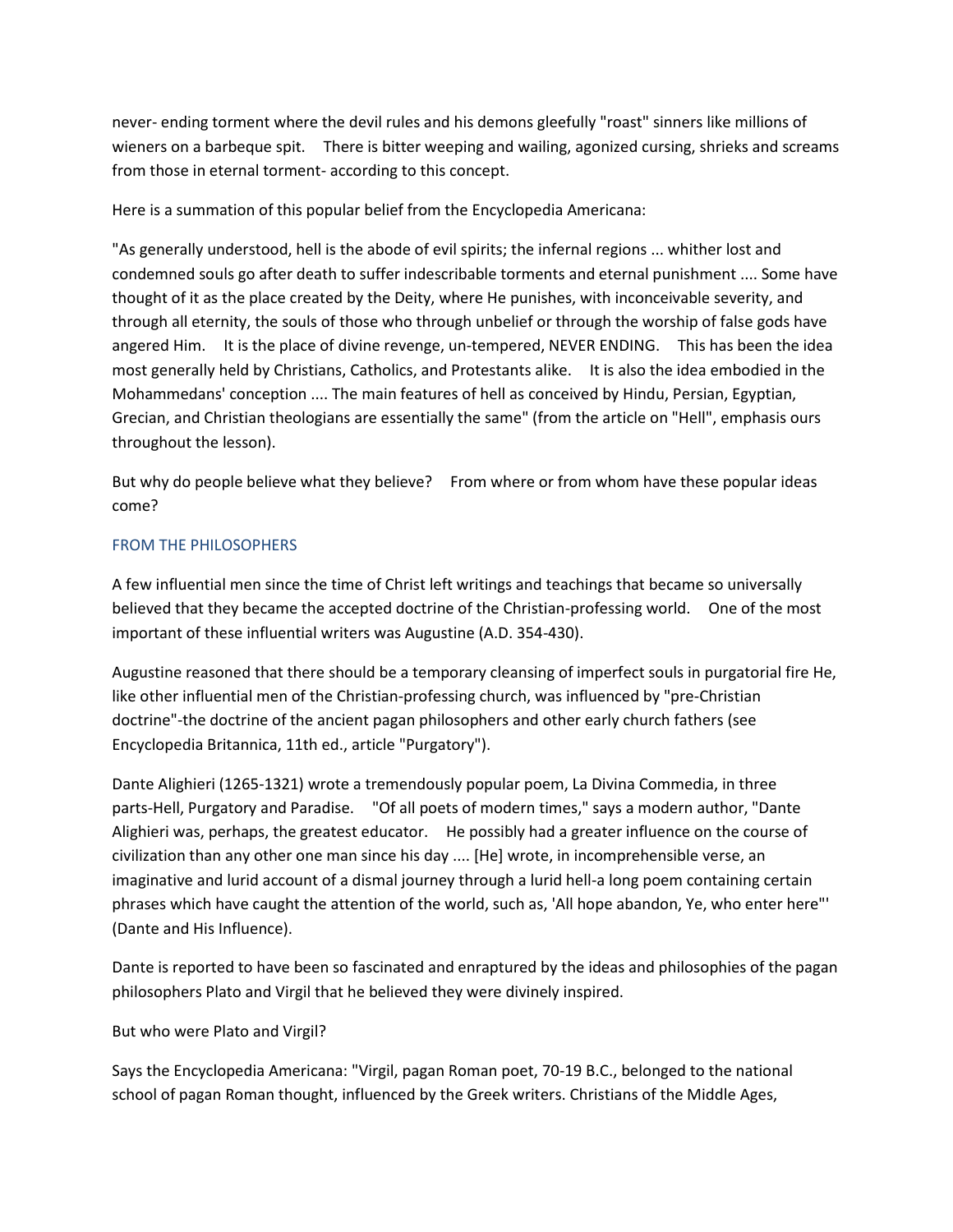including Dante, believed he had received some measure of divine inspiration."

Plato, a pagan Greek philosopher, born in Athens, 427 B.C., was a student of the renowned Socrates. Plato's famous literary work Phaedo taught the immortality of the soul-the foundation for other writings on the doctrine of an eternal hell where wicked "souls" are supposedly punished forever.

So the world's concept of "hell" is admittedly a product of human thinking-of pagan speculation-as men puzzled over the eventual fate of the wicked.

#### WHAT ABOUT THE BILLIONS OF MANKIND?

Before we examine the Bible to see whether the common ideas about hell could possibly be true, let us consider where this concept of hell, if true, would lead us.

On this earth there are more than four billion people. The most populous lands are China, India and other parts of Asia. But in spite of the efforts of Western missionaries, more than half of all the people who have ever lived on the earth have never so much as heard the only name by which men may be saved (Acts 4:12)-the name of "Jesus Christ"!

Literally billions of people on this earth have lived and died without having known anything about "salvation"- without ever so much as having seen a Bible.

Now think what that means! If all the "unsaved" go immediately to a fiery hell at death the hell commonly believed in-then more than half the people who have ever lived on this earth have been consigned to this terrible punishment-and they are there, now, without ever having had a chance to escape it!

Can you really believe that is the method an all-wise, all-merciful loving God is using to work out His purpose here below?

#### What is the TRUTH?

We face these alternatives: Either the Creator reveals the TRUTH on this subject in His inspired Word, or else we must fling up our hands and confess we just don't know. Either we believe what the Bible says, or we must- if we are rational and honest-admit ignorance.

What does God say about "hell" in the Bible? You may be surprised! So be sure to read and write out all of the scripture references given in answer to the questions in this lesson. PROVE the truth of God for yourself.

#### CHRIST SPOKE OF "HELL FIRE"

1. What punishment did Christ warn would ultimately befall those who refuse to quit sinning? Mark 9:43. (He obviously did NOT mean we should literally "cut off" parts of our bodies, but rather stop using them to commit sin ! )

COMMENT: "Hell" is an English word. When Mark recorded Christ's words, he wrote them in the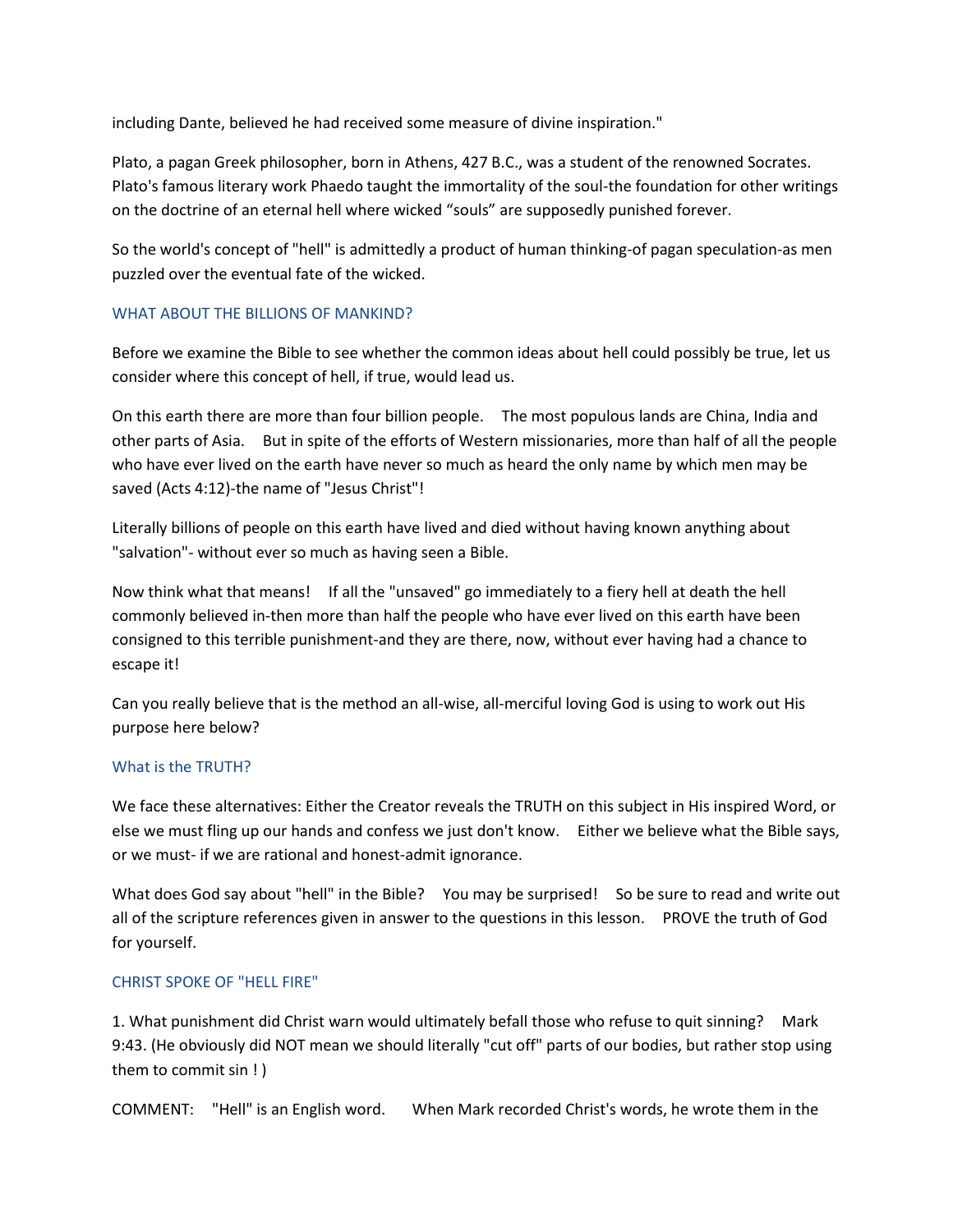Greek language. The Greek word translated "hell," which Mark was inspired to write down, is Gehenna. Since in this verse Christ says the sinner is "to go into hell, into the fire," it follows that those who go to Gehenna will receive punishment by fire.

Keep in mind then that Christ associated the Greek word Gehenna with fire.

2. What did Christ say in Mark 9:45 to emphasize what He said in verse 43?

COMMENT: Mark wrote down the same Greek word

Gehenna here in verse 45 that he used in verse 43. The translators of the Authorized or King James Version of the Bible of A.D. 1611 selected the English word "hell" to translate this Greek word Gehenna. We will learn more about the real meaning of this word later.

3. How did Christ re-emphasize what He said about "hell fire"? Verse 47.

COMMENT: Again, the Greek word that Mark used in this verse is gehenna. Gehenna clearly refers to fire!

But there are other original Greek and Hebrew words in the Bible that are also translated "hell."

#### ENGLISH WORD "HELL' MISAPPLIED

Let's read what A Dictionary of the Bible, edited by James Hastings, says about the use of the word "hell" in the Old and New Testaments. Keep in mind as you read this that the Old Testament was originally written in the Hebrew language, and that the New Testament was originally written in the Greek language.

Hastings says: "In our Authorized Version the word hell is unfortunately used as the rendering of three distinct words, with DIFFERENT IDEAS [or meanings]. It represents, 1) the 'sheol' of the Hebrew Old Testament, and the 'hades' in the New Testament .... It is now an entirely misleading rendering, especially in the New Testament passages. The English revisers, therefore, have substituted 'hades' [going back to the original Greek word] for "hell" in the New Testament .... In the American revision the word 'hell' is entirely discarded in this connection...

2)The word 'hell' is used as equivalent to [the Greek word] "'tartaros' 2 Peter 2:4 ... and,

3) ... as the equivalent of [the Greek word] 'Gehenna'..."

So we see that the real meaning of three different Greek words-hades (equivalent to the Hebrew sheol of the Old Testament), tartaros and Gehenna-have been confused with each other because translators have attempted to make the one English word "hell" cover the definitions of all three words! No wonder millions have been confused about this subject!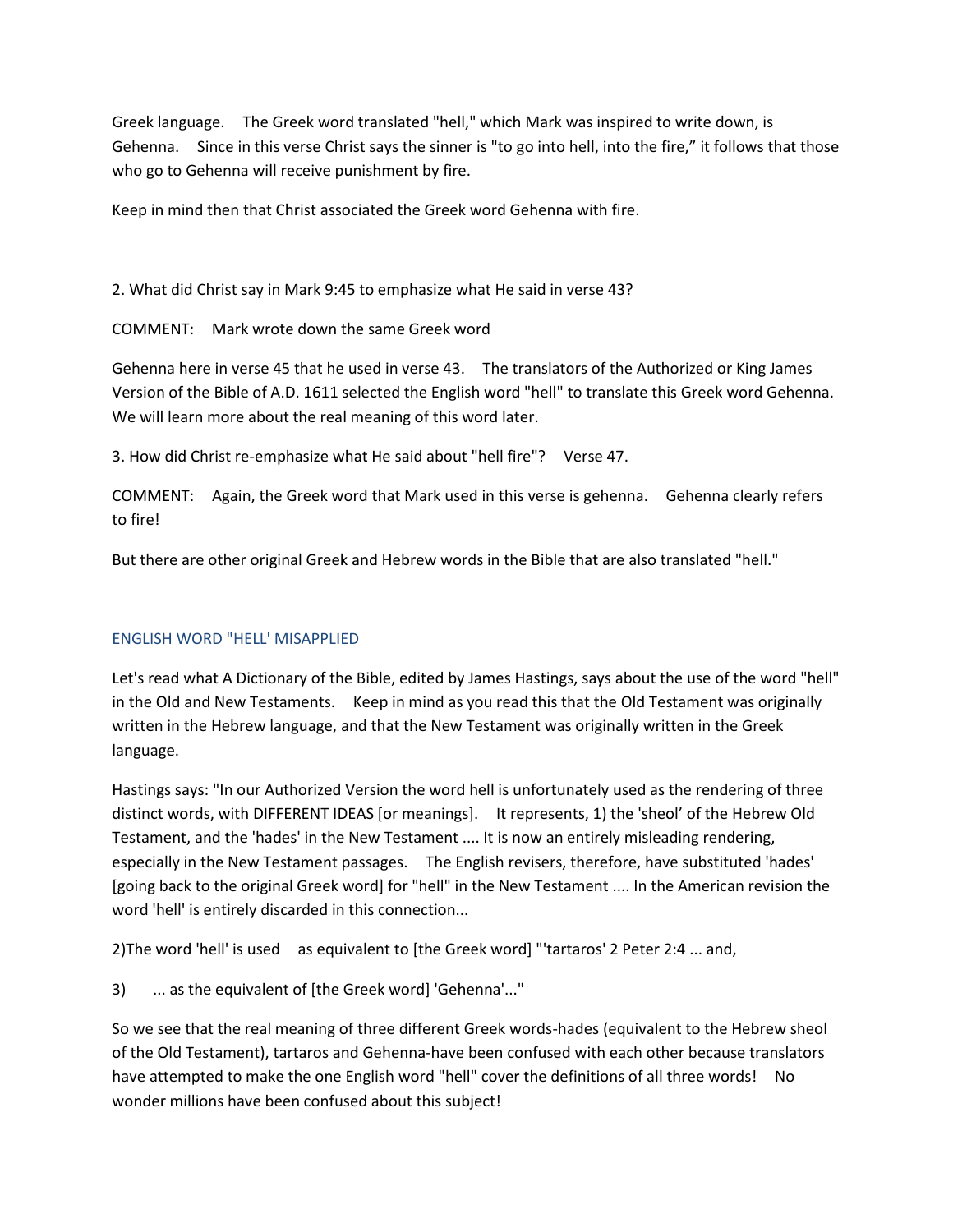What do these words really mean?

The Old Testament Hebrew word Sheol and the New Testament Greek word hades mean the same thing- simply the grave. These words have been correctly translated as "grave" in many places in the Bible. However, these words have also been translated "hell."

"Hell" is an old English word. More than 350 years ago, when the Authorized Version was translated, the people of England commonly talked of "putting their potatoes in hell for the winter"-a good way of preserving potatoes-for the word then meant merely A HOLE IN THE GROUND that was covered up-a dark and silent place-a grave! But pagan teachings caused people to misapply the old English word "hell" to the lurid imaginations of Dante.

The second Greek word, (Tartaros) which has also been translated into the English word "hell," occurs only once in the New Testament (2 Pet. 2:4). It does not refer to humans, but to the restrained condition of fallen angels (or demons). Its meaning, translated into English, is "darkness of the material universe," "dark abyss," or "prison."

But what about Gehenna? This Greek word is derived from the name of the narrow, rocky Valley of Hinnom, which lies just outside Jerusalem. It was the place where refuse was burned up, trash, filth, and the dead bodies of animals and despised criminals were thrown into the fires of Gehenna, or the Valley of Hinnom. Ordinarily, everything thrown into this valley was destroyed by fire-COMPLETELY BURNED UP Therefore, Christ used Gehenna to picture the fate of unrepentant sinners!

#### TWO DIFFERENT "HELLS"

In many of the passages of the New Testament where we see the word "hell," the Greek word is not Gehenna. Often it is hades- which does not refer to fire at all, but to a grave - a hole in the ground. Yet the translators have confused and obscured the two entirely different meanings of these words by indiscriminately rendering them both by the same English word "hell."

Let's study the proof.

1. What did Jesus say about "hell" in Luke 12:5?

COMMENT: If you were to look up the Greek word that is here translated into the English word "hell," you would find it is Gehenna. Gehenna, remember, is the place where dead bodies were thrown and destroyed by fire!

2. How is the same English word "hell" used in Acts 2:31 ?

COMMENT: The Greek word that is translated into the English word "hell" in this verse is hades. Hades means the grave, as its usage in this verse clearly shows! We can plainly see that the English word "hell" can have different meanings! So when we come to the word "hell" in the New Testament (except for 2 Peter 2:4), we must keep in mind these two vastly different meanings and carefully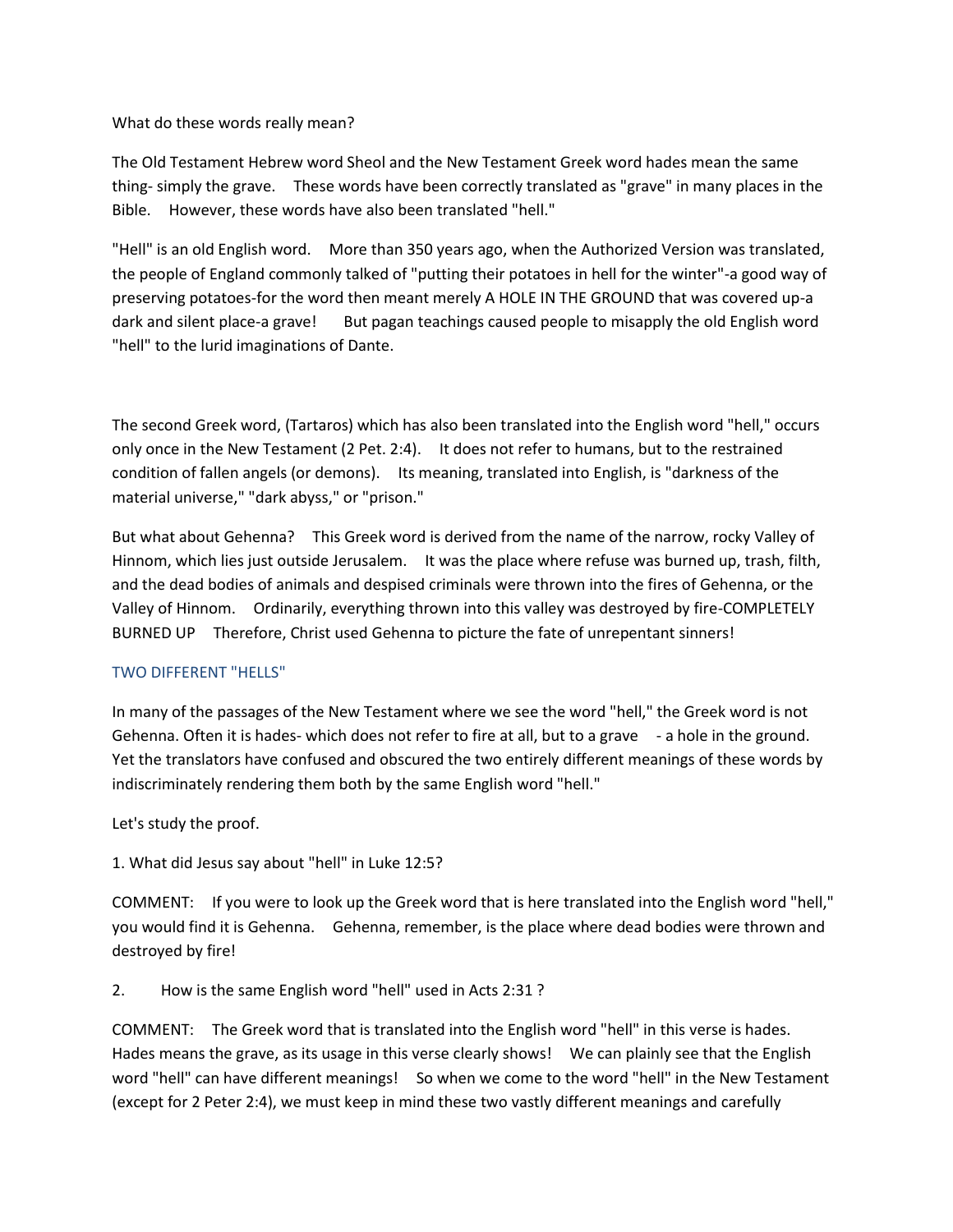determine by the context whether it refers to destruction by fire, or the grave where the dead lie buried.

Whenever you're in doubt about the intended meaning of the word "hell" in the New Testament, look it up in an exhaustive concordance, such as Strong's or Young's, to see which Greek word it was translated from, and hence its true meaning.

#### WHERE TO AFTER DEATH?

In the preceding lesson we learned that when a person dies and is buried in his grave, he knows absolutely

nothing (Ecclesiastes. 9:5). He merely lies quietly and silently there as in a "sleep," totally oblivious to everything.

Let's briefly review this important truth.

1. What one thing befalls both men and beasts? Ecclesiastes. 3:19. Do they all go to one place the same place- when they die? Verse 20 and Genesis 3:19.

COMMENT: Have you ever heard of beasts going to "hell" to be tortured?

2. What place does God say man goes to when he dies? Ecclesiastes. 9:10. Did Job realize he would go to the grave

after death? Job 17:13.

3. Was the One who became Jesus Christ "made flesh"? John 1:14. Did Christ take upon Himself the same mortal flesh of which we are composed? Heb. 2:14. And didn't He also have to go to the grave as other mortal men do? Acts 2:31.

COMMENT: The Greek word in Acts 2:31 is hades which, as you now know, means the "grave ' " Jesus' "soul" (body) did not see corruption (did not decompose in the grave) because He was resurrected after three days!

Some theologians, however, maintain the tradition that Christ was preaching to departed human "spirits in prison" (I Pet. 3:19) while He was in "hell ' " THAT IDEA IS ABSOLUTLY FALSE! Verse 20 of I Peter 3 makes it plain that those to whom Christ preached were demon spirits, and that He preached to them during the days of Noah' This verse could not at all be referring to the three days and three nights Jesus was dead in the grave!

#### RESURRECTED TO JUDGMENT

You may have heard ministers preach that the "unsaved" go directly to the "fiery tortures of hell" when they die. If people have immortal souls and if there is a place of eternal torment, this teaching would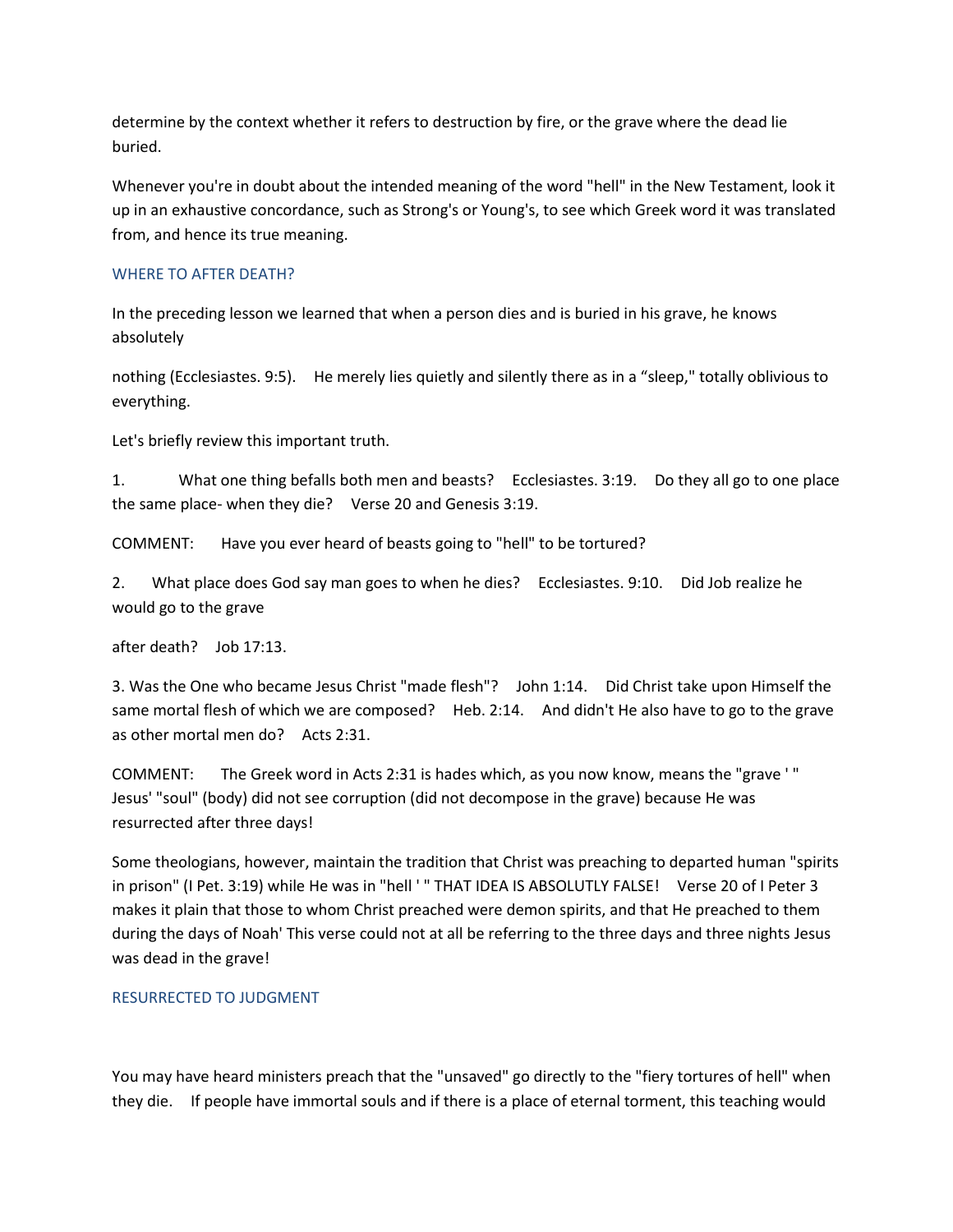mean they are condemned to a fiery inferno before they are formally judged and sentenced! Let's notice when and how the dead will be judged by God.

1. Is there to be a future resurrection to judgment of the unsaved dead? John 5:28-29.

(The word "damnation" in the Authorized Version-verse 29-is correctly rendered as "judgment" in most modern translations.)

COMMENT: Here is further proof that the unsaved dead are not being tormented in a "fiery hell '" They are now dead! But there is coming a time ("the hour is coming," said Jesus) when they will be resurrected for judgment!

2. Does the first sentence of Revelation 20:5 and verses 11-12 also prove there is to be a future resurrection to judgment?

(Note that the first sentence in verse 5 is a parenthetical statement inserted within verses 4-6, which describe the first resurrection.)

COMMENT: Some of the dead-the "dead in Christ"-will be resurrected to eternal life in the first resurrection at Christ's Second Coming (I Thessalonians. 4:16-17). But the "rest of the dead" will not live again for a thousand years. They will then be resurrected to mortal life. These are the unsaved dead who will rise in the second resurrection to be "judged".

The Great White Throne Judgment described in Revelation 20:11-12 is the period when the vast majority of mankind (the dead, and most who are now alive) will be resurrected and given their opportunity to learn about God's plan of salvation. These billions are those who never heard or understood God's truth (including those who thought they knew God, but had not been called of God-John 6:44. They will be judged daily by how well they live by the Word of God (the "books" in verse 12 are the books of the Bible), just as true Christians are being judged daily today (I Pet. 4:17).

At the end of this period of judgment, God will render a sentenced verdict-for each individual. The vast majority will inherit eternal life. Those few who reject God's truth and stubbornly refuse to repent will be sentenced to eternal death, not eternal punishing.

3. Is there then to be a resurrection of all the incorrigible dead? Rev. 20:13-15.

COMMENT: After the Great White Throne Judgment period, the incorrigible dead of past ages, who may have perished at sea, or on land (the Greek word for "hell" in verse 13 is hades), will be resurrected to physical life. They will then be formally judged by God and sentenced to eternal death!

The subject of "judgment" is thoroughly covered in an upcoming lesson. Suffice it to say that the Bible clearly shows that the dead are dead, and that the time when the "unsaved" dead will be judged is STILL IN THE FUTURE!

#### DEATH BY FIRE!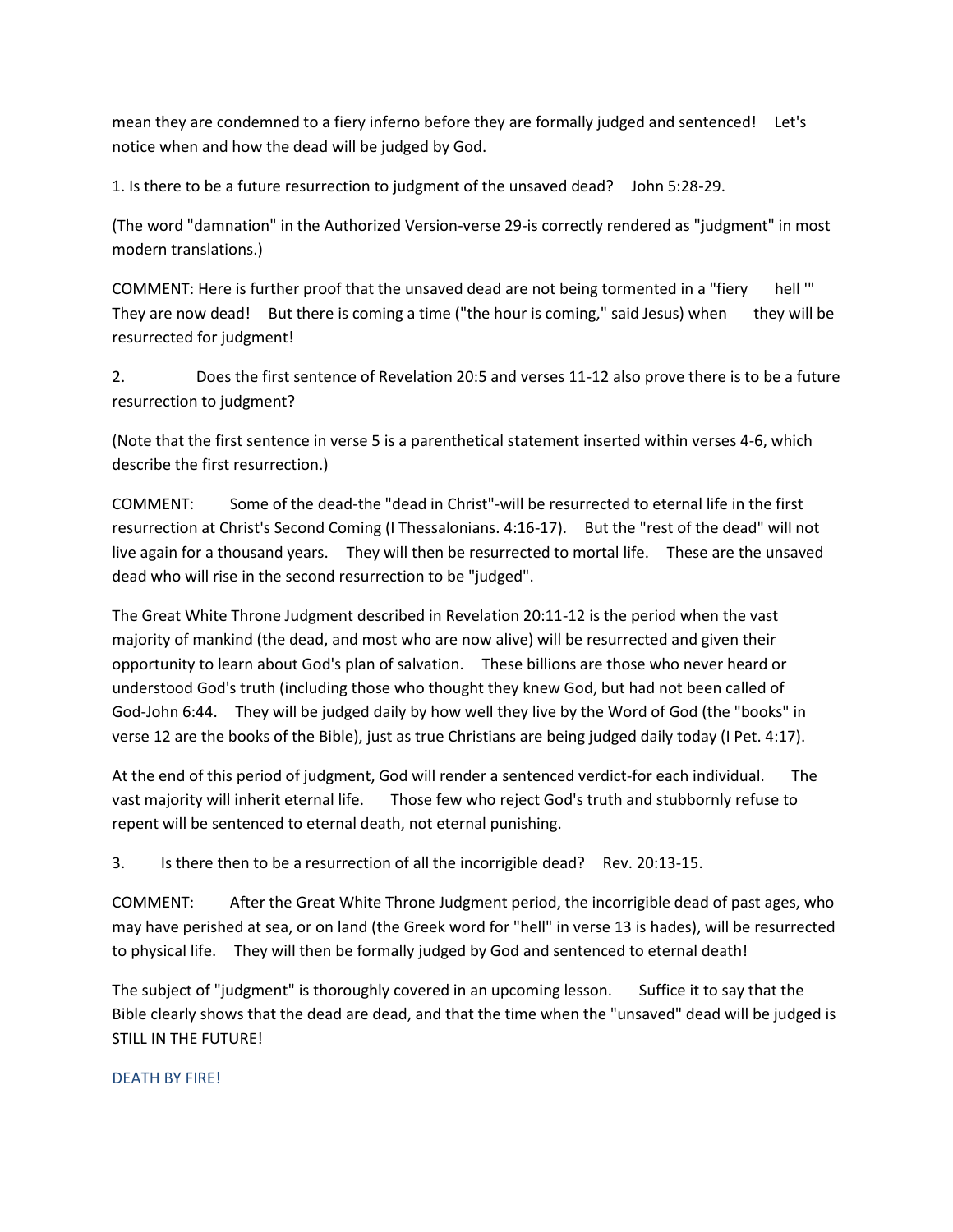What is the ultimate penalty-the "wages," or reward-of sin? Is it eternal life in torment? or is it eternal oblivion? What IS the ultimate fate of incorrigible sinners? The Bible makes the truth very clear. Satan is an incorrigible sinner.

1. What is the "wages of sin"? Rom. 6:23.

COMMENT: The "wages of sin is DEATH." Death is the opposite of life! The final wages the incorrigible will receive is the complete cessation of life!

2. What does Paul warn will be the judgment or sentence of those who, knowing God's commands and having tasted of His way of life, sin willfully? Heb. 10:26-27. Will they live on in torment in fire-or will they be "devoured" by it? Verse 27.

3. Does Jesus compare false ministers who don't bring forth good works to trees that don't bring forth good fruit? Matt. 7:15-19. What did He indicate would happen to them? Verse 19. Is combustible material that is put into a fire only tormented-or is it burned up? Did Jesus indicate that all who do not bring forth "good fruit" will likewise be cast into fire?

Verses 17-19.

4. What did Christ say to the unrepentant scribes and Pharisees of His day? Matt. 23:33.

COMMENT: The Greek word translated here as "hell" is Gehenna-meaning the Valley of Hinnom. Christ used the fire that burned up refuse in the Valley of Hinnom as a type of the final fate-complete destruction-of the wicked by fire. Those rebellious and stubborn religious leaders could well understand Christ's analogy. They knew they were being threatened with complete destruction in fire!

5. What did Christ warn would happen to those who will not repent of their sinful ways? Luke 13:3.

COMMENT: "Perish" means to cease existing. It does not mean to continue living. Life in eternal torment is not what God has decreed for incorrigible sinners !

The punishment revealed in the Bible is death-cessation of life forever. Eternal life is something we were NOT born with. It is a gift of God that He will bestow upon those who obey Him. Eternal life and death are contrasted throughout the Bible!

6. Did Christ show by His parable of the tares that there is to be a future harvest? Matt. 13:30. Did He say the evil people-the "tares"-will afterward by BURNED? Same verse.

COMMENT: In this parable Christ likened the earth to a "field" (verse 24), the obedient people to "wheat" (verses 25, 29), and the disobedient to "tares" (verses 25, 29, 30).

7. Does Psalm 37:20 also show that the ultimate fate of the wicked will be destruction by fire? Will this fire be so hot it will burn up-CONSUME-the wicked? Same verse and Malachi 4:1. What will be left of the wicked? Verse 3. Who will burn up the wicked-Satan and his demons, or the Eternal God? Same verse.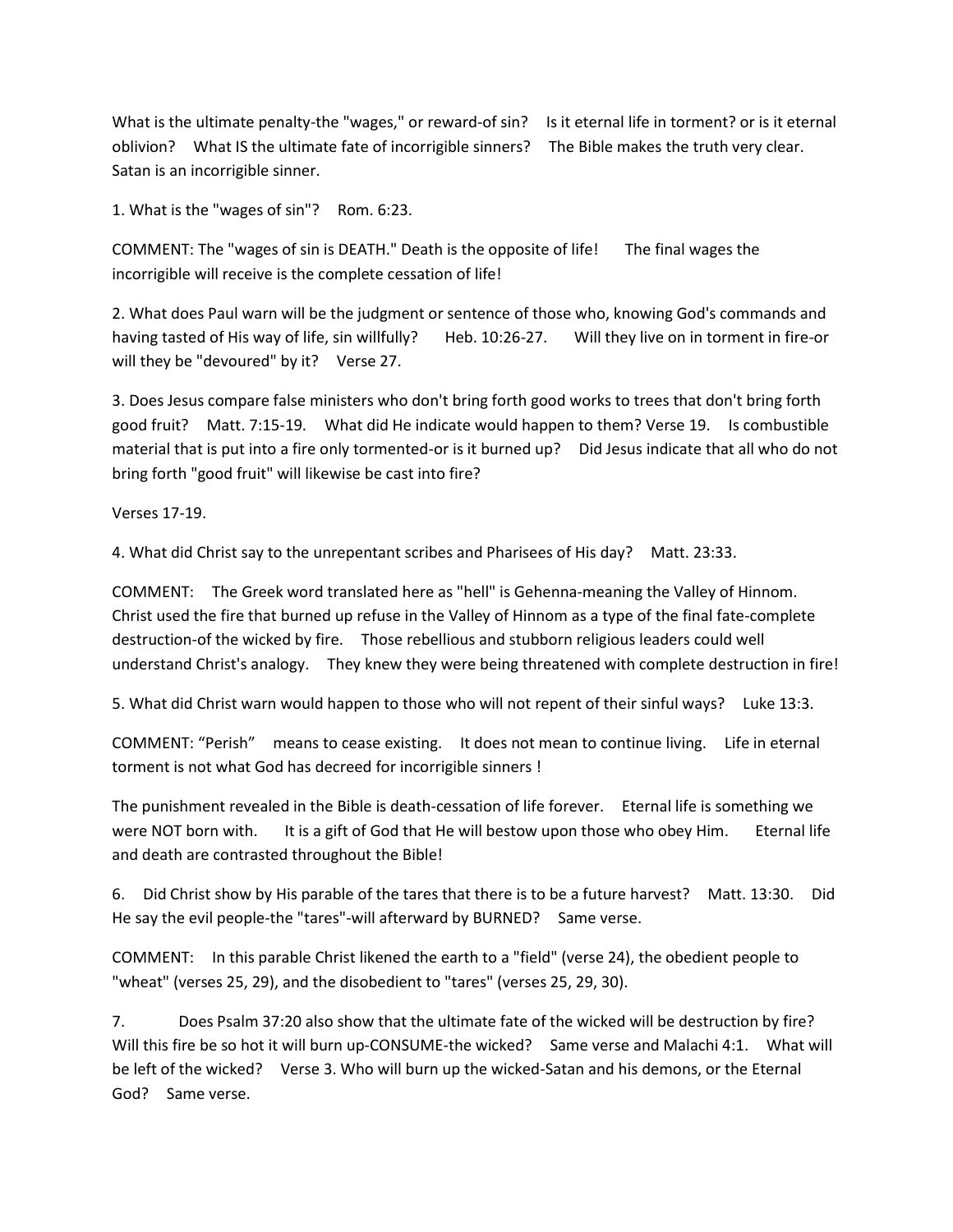COMMENT: The "hell fire" that the Bible speaks of will be thousands of degrees HOTTER than the imaginary "hell fire" of most preachers-which is only hot enough to torment. The biblical "hell fire" will totally consume the disobedient! Never will they exist again.

The Bible plainly shows that those who have known God's truth and willfully disobey and refuse to repent, will reap the wages of sin-eternal death! (Rom. 6:23). This scripture means what it says. The attempts of many theologians to explain away death and to interpret it as mere "separation from God" cannot be reconciled with Scripture. Death clearly does NOT mean eternal life in the horrifying torments of an eternal "hell."

The author of this pagan deception is none other than the father of lies-Satan the devil! (John 8:44). If you have believed his false doctrine and have suffered mental torment because of it, thank God that He has now opened your mind to understand the TRUTH!

## WHAT IS THE "LAKE OF FIRE"?

And now comes a most interesting revelation! Exactly what is the gehenna fire that will consume the wicked? When and where will it occur?

1. Are all who stubbornly refuse to repent and who persist in breaking God's commandments ultimately to find themselves in a lake of "fire and brimstone"? Rev. 21:8.

COMMENT: We've already seen that the fate of the wicked is gehenna and the lake of fire are the same. A very large fire would have the appearance of a fiery lake, hence its description.

2. Will it cause the death of the wicked? Notice Revelation 21:8 once again. Which death will it cause? Same verse.

COMMENT: Mortals naturally die once, because we just "wear out" (Heb. 9:27). But if anyone dies the second death, that individual will have been judged by God to be guilty of persistent disobedience and incorrigible rebellion. The second death will be for all eternity and that applies to Satan!

3. Does Revelation 20:13-15 verify that the incorrigible will be cast into this future lake of fire?

4. Does a forerunner of this lake of fire begin at Christ's Second Coming? Rev. 19:20. Will the two chief human enemies of Christ be cast into it at that time? Same verse.

5. How long will this fire last? Matt. 25:41.

COMMENT: The word "everlasting" is aionion in the Greek. Aionion comes from the root aion which often means "age." In this case, the correct translation into the English language should be AGE-LASTING fire". This "lake of fire" is going to be burning all during the Millennium-the "age" of Christ's rule.

During the millennial reign of Christ and His saints, the fires in the Valley of Hinnom will again be kept burning as a stern witness to all the rest of the world! Isaiah 66:23-24.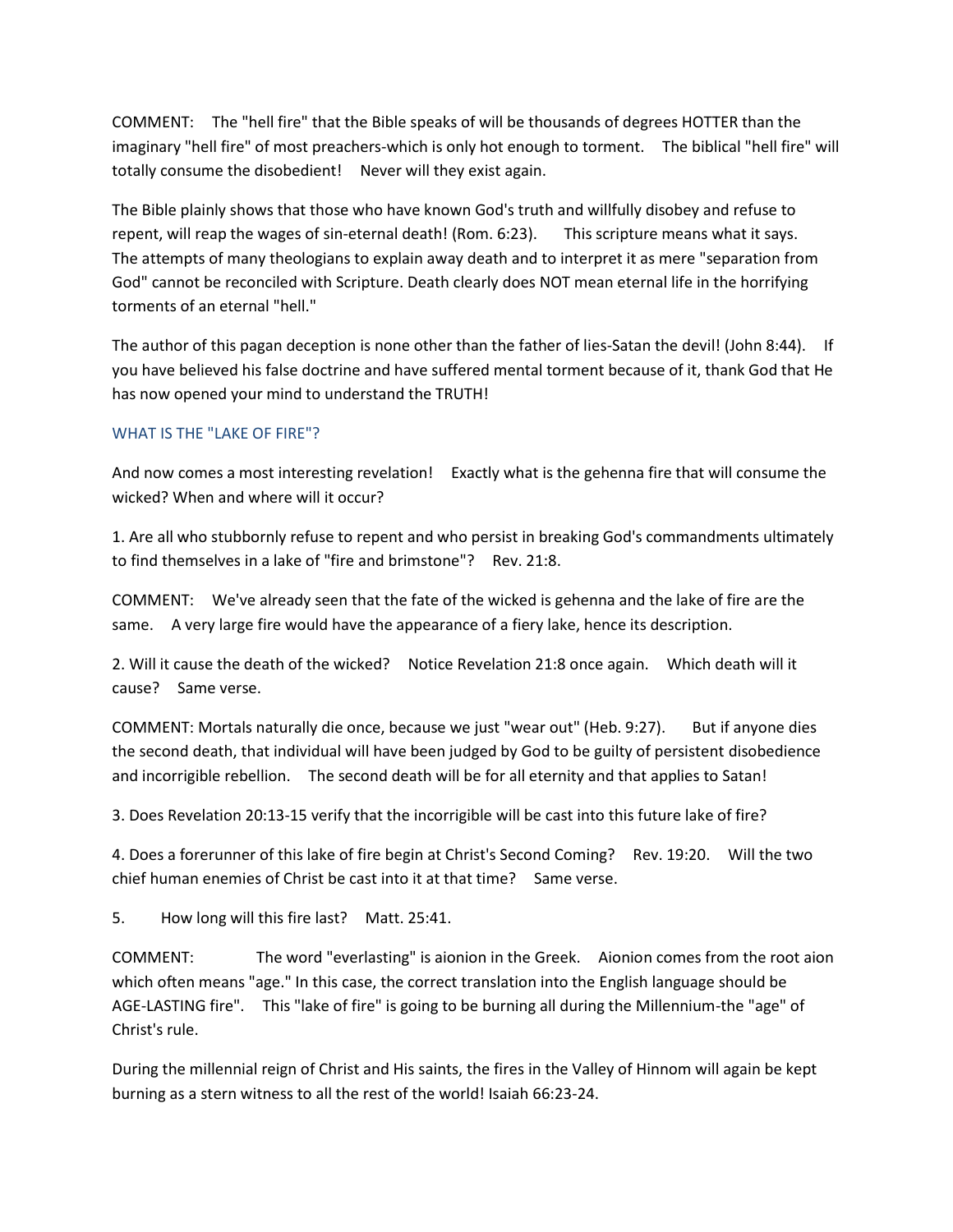6 Much later-after the Millennium and after God's plan for mankind is complete-will the flames of the "lake of fire" purify the earth's surface, burning in one vast worldwide inferno? 2 Pet. 3:10. Will all the things man has created be burned up, as well as the rest of those people who will not have received salvation and eternal life because of willful rebellion against God?( which includes Satan and his demons). Same verse and Revelation 20:14-15 once again.

COMMENT: Here is God's-not man's-description of the final "hell fire"! It is yet in the future. It has not yet occurred. Nothing is said anywhere in the Bible about "souls" descending into the earth into "hell fire," or of torture for all eternity! Rather, the Bible shows that all incorrigible human beings and their works will suffer destruction once for all eternity. All other teachings to the contrary have come to us from paganism!

7. Are the wicked to be reduced to ashes by the fire that will consume the earth's surface? Turn to Malachi 4:1,3.

COMMENT: Can ashes be tormented forever and ever? Of course not! The death the incorrigible wicked will have suffered will be an eternal, everlasting punishment, not an everlasting punishing. There is a big difference between punishment and punishing! "The wages of sin is death' (Rom. 6:23), not eternal life in hell fire!

8. Will Satan be cast into the same fire that will have consumed the "beast" and the "false prophet"? Rev.20:10.

COMMENT: Notice that Satan himself will be in "hell fire." Neither will he play the role of torturing people as he is often represented by the doctrines of this world.

9. Will the beast and the false prophet still be in this fire? Rev. 20:10.

COMMENT: Some Bibles use italics to show that the word "are" in this verse was supplied by the translators.

It is not found in the Greek manuscripts. The phrase should read, "where the beast and the false prophet were'-the unwritten verb in the Greek should be understood to be in the same tense as the verb in the first half of the sentence. The Amplified Bible has it correct. These two mortal individuals will have been destroyed 1,000 years before the time Satan is cast into these flames.

# CAN SPIRIT BEINGS DIE?

Some church ministers say that spirit beings can't die but is this true?

1. What does Luke 20:36 say? Did Jesus say that angels do not die? Same verse. When Jesus said these words, at what time was He talking about? Verses 36-38.

Notice: When Jesus spoke of these things He was referring the resurrection of the children of God! And the angels referred to were with those resurrected people. So those angels were not demons because they have no part in the righteousness of God!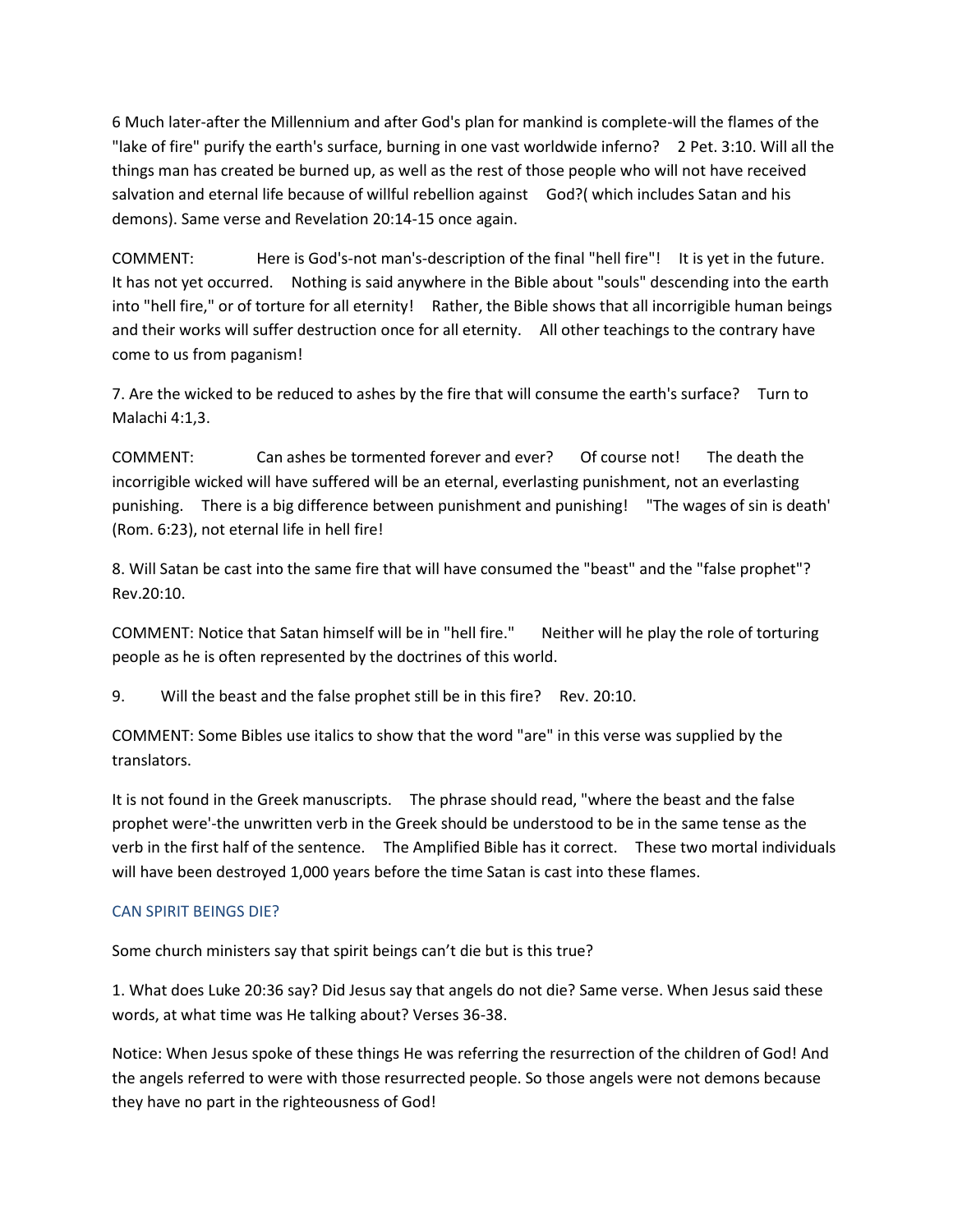It is plain to see that the angels mentioned here are not part of those that rebelled and became demons with Satan their leader!

2. Is God, a "God of the living" Verse 38. And do they, the living, live unto Him? Same Verse. So, Satan and his demons can't live unto God. Let's notice something that is often missed by some theologians. 2 Corinthians 6:14. Does this scripture say that "unrighteousness cannot have fellowship with righteousness"? Can light have communion with darkness? Same Verse. Notice that Strongs number 2842 the word used is communion. So there is no communion with darkness. The devil is the prince of darkness and so he will not be in fellowship with the Lord!

3. Does Jesus call Satan a liar and a murderer? John 8:44. Is Satan the father of lies? Same verse.

4. Who has the power of death? And will death be destroyed?

Revelation 21:4. Will there be any more death? Same Verse.

5. What will happen to all murderers, liars, sorcerers and abominable persons? Revelation 21:8. Are they cast into the lake of fire, the second death? Same Verse.

Comment: If Satan has the power of death and is death itself, then he, will be destroyed because death is burned up in that great lake of fire! But if he, as a spirit being, cannot die then there will always be death. While he is alive, death will still exist!

6. In Mark 1:24 it speaks about some demons who spoke to Jesus. Did the demons acknowledge, that Jesus would destroy them at some time in the future? Did they say to Jesus; "have you come to destroy us"?

The same word "destroy" is also used in Matthew 10:28

7. Did Jesus become flesh and blood just like us? Hebrews 2:14. Did Jesus die in order to destroy him that had the power of death, that is the devil? (See Strong's 2673)

# CAN SPIRIT BEINGS BE MADE FLESH?

Let's take a look at another subject that deals with spirit beings and that of fleshly beings.

- 1. In John 1:1-4. What does it tell us about God? Is the Word called God? Was the Word with God from the beginning?
- 2. Notice that there are two persons mentioned here, one was God and the other was the Word. Both are called God. In Genesis 1:1,26 it tells' us that the word used there is; 'Elohim' meaning more than one, as can be seen from Verse 26.
- 3. Who was it, "that made all things"? Was anything made without Him? John 1:3.

Was there life in the Word? Verse 4.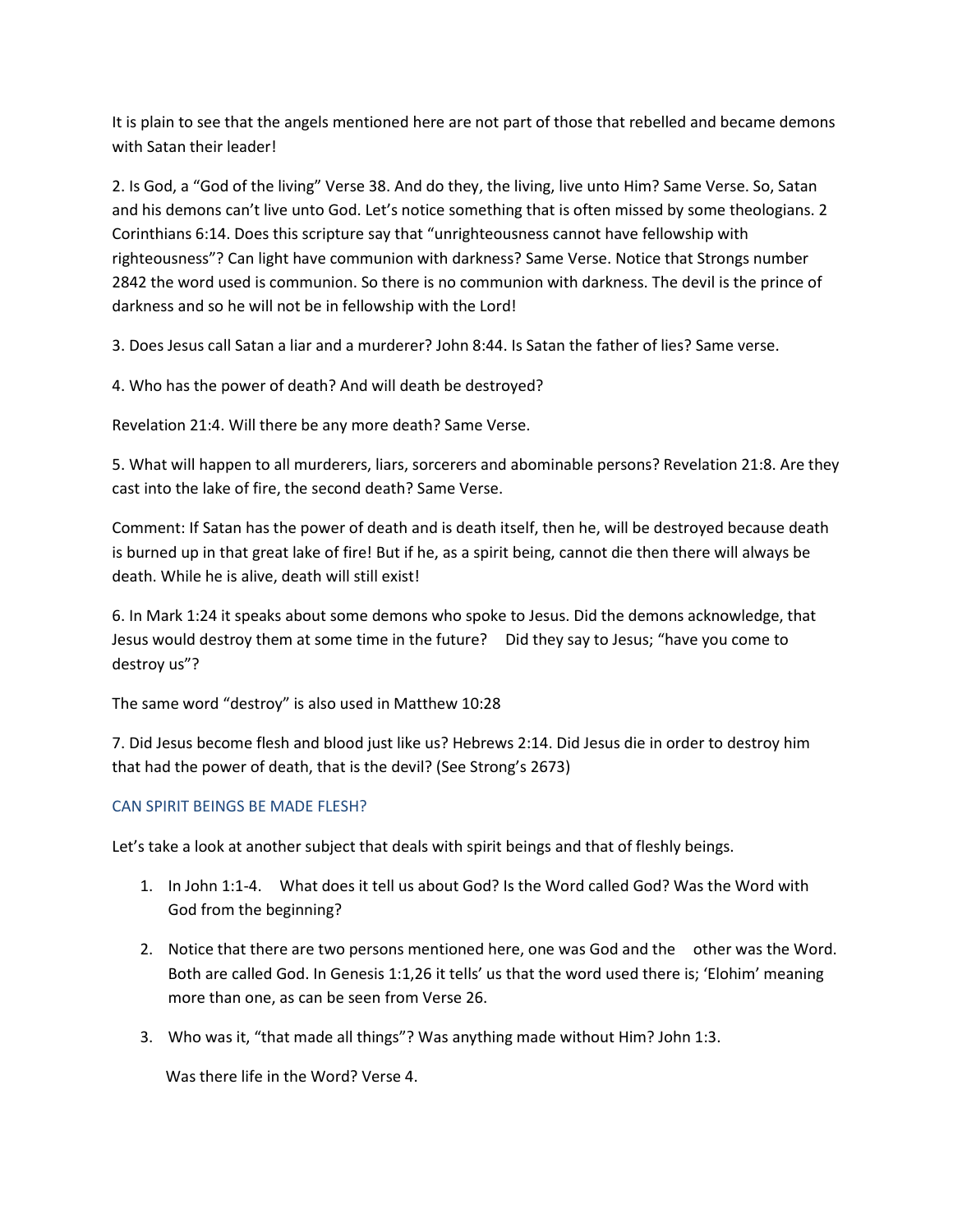Comment: Here we have clear statements of who created the heavens and the earth. And that person was the Word, who would later be known as Jesus Christ. So, Jesus was the one who created life. He created the heavens and the earth! He also created the angels and Lucifer.

4. Did the Word become flesh? John 1:14. And did He dwell among us humans, as a human being? Same Verse.

We can see then that "spirit" beings can be made flesh! So, God, if He so wishes, can change the devil and his demons into flesh! That's why Jesus could say, "All authority and Power has been given unto me"! Jesus came into the flesh as a human being and He knows what it is like to be a human! Satan however has not and does not know what it is like! SO could not God change Satan and his demons into flesh?

5. In Ezekiel 28:1-9, 12-17. It gives us the account of the prince of Tyre. And the fall that was about to come to this great power about (585-573 B.C) This king or prince is depicted as that of the character of Satan the devil. This prince was claiming that he was a god, and that he, "sits in the seat of God" in the midst of the seas! The words spoken by the king of Tyre breaths the same proud, self-glorifying spirit of Satan and as such, God calls him a man and not God! Verse 2.

Is Satan then, directly addressed by God in verses 11 to 17?

Is God speaking to a mere man, that is, to the king of Tyre in this passage? Who then, is the "anointed cherub"? Verse 14.

Did this cherub walk upon the Holy Mountain of God? Same Verse.

Comment: We can see then that this great being was the cherub that covered the Throne of God!

6. What will happen to this great fallen angel who now has become Satan? Verse 18.

Will God cause a fire to burn within the midst of him? And will this fire within him bring him to ashes? Same Verse.

7. Will he become "no more" ? Verse 19.

Comment: This "Being" then, will cease to exist because of what we have seen in Ezekiel 28:19.

8. But are there any other Scriptures that would verify what we have read and studied in Ezekiel 28? In Isaiah 14:9-17. What is to become of Lucifer (Satan) the devil? Verse 15.

9. Will there be anyone to look upon this "one," who is called Satan, cast to his death? Verse 16. When Satan and his demons are finally cast into the great lake of fire, there will be angels and saints of God who will witness this Great event!

10. The question has to be asked; Has the devil and his demons broken all of the Spiritual laws that God has ordained? Has he ever repented of those sins? Remember this, that to sin is the transgression of God's law.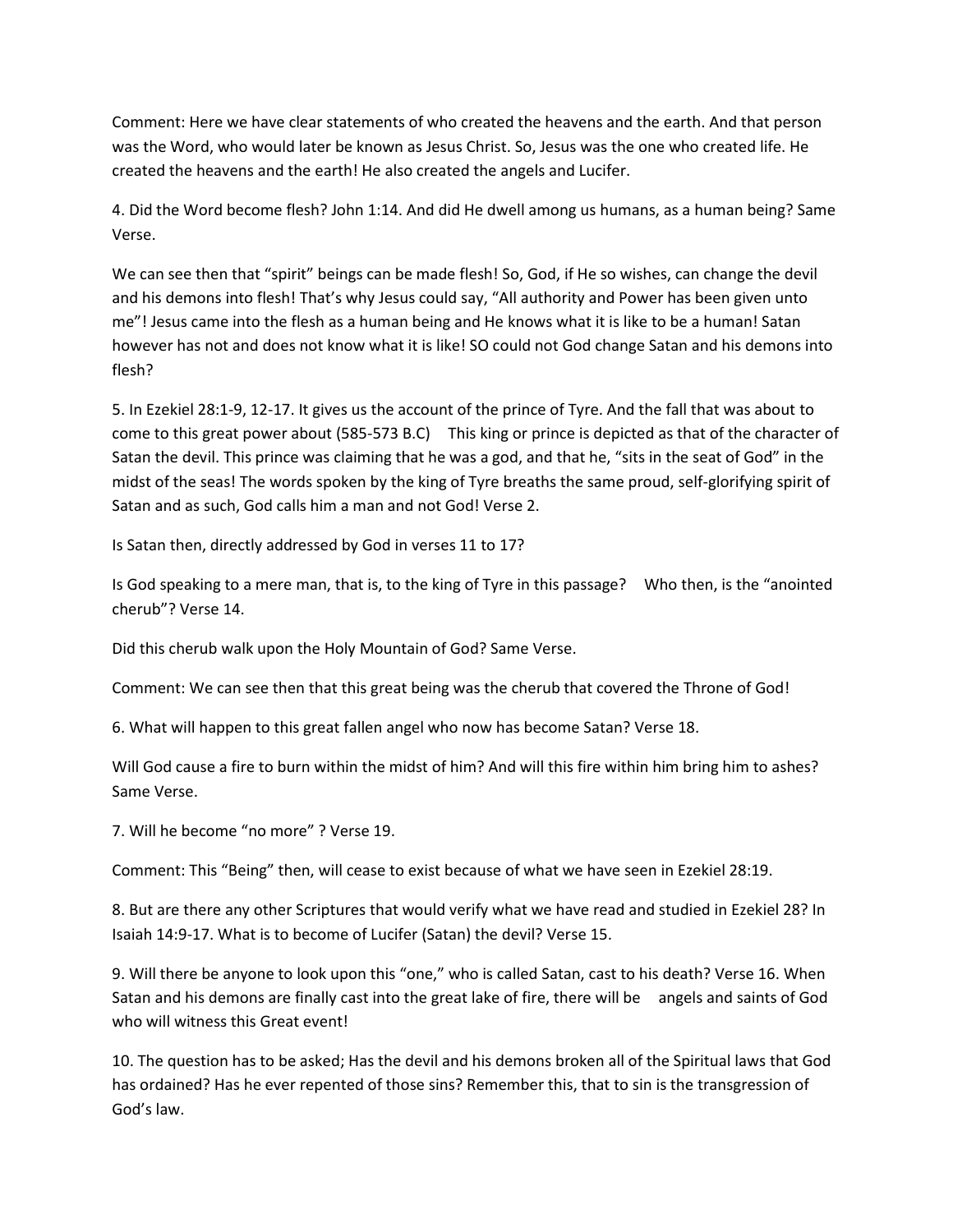What are the wages of sin? Are they not, death? YES! And has the devil and his demons sinned? Yes! In the final outcome, whether you are spirit or flesh if you do not repent and come to the Only One that can give forgiveness to you and turn around and not sin anymore then you will die! But Satan will not REPENT! So our Heavenly Father and our Lord Jesus will not let him and his demons LIVE!

## HELL FIRE "NEVER QUENCHED"?

1. Did John the Baptist ever speak of "unquenchable fire"? Matt. 3:12; Luke 3:17.

2. Did Jesus say that hell fire will never be "quenched"? Mark 9:43-48. (Recall the Greek word for "hell" in verses 43, 45, and 47 is gehenna.)

COMMENT: Jesus repeated this statement five times for emphasis. Thus, people have carelessly assumed the "fire that never shall be quenched" (verse 43) is a fire of torture that has been in existence for centuries, and will continue to exist for eternity. But we have proved that this idea is absolutely false! Notice the biblical truth about unquenchable hell fire.

3. Did God (more than 2,500 years ago) warn the inhabitants of Jerusalem that He would kindle a fire in Jerusalem's gates that would not be quenched? Jeremiah 17:27. But what would that fire do to the city's palaces? Same verse.

COMMENT: This fire occurred a few years later, and it destroyed all the houses of Jerusalem (Jeremiah 52:13)

Since God said this fire "shall not be quenched" and since it is not burning today, it obviously went out by itself after devouring all combustible material!

4. What punishment befell the notorious cities of Sodom and Gomorrah? Gen. 19:24. Was it literal fire that destroyed human beings? Luke 17:29. What do we read in Jude 7 about this event? Is there still a fire burning in those cities that God destroyed long ago? Proverbs 26:20.

COMMENT: Of course not! The expression "eternal fire" in Jude 7 means a fire whose results are permanent or everlasting-obviously not a fire that burns forever! Sodom and Gomorrah were utterly destroyed centuries ago-they are not burning today.

The fires that burned these wicked cities simply died out after consuming all combustible material. These scriptures prove the "fire that never shall be quenched" will NOT torment people forever!

The fires were never quenched or put out prematurely by anyone! The flames merely died out when they had nothing more to consume. Even so it will be with the FINAL gehenna fire that will consume the wicked. It will be unquenched-but it will finally burn itself out!

# "WORM THAT DIETH NOT"

A startling statement is found in Mark 9:44, 46 and 48. In these verses, Christ spoke of a worm that "dies not'" Are these immortal worms?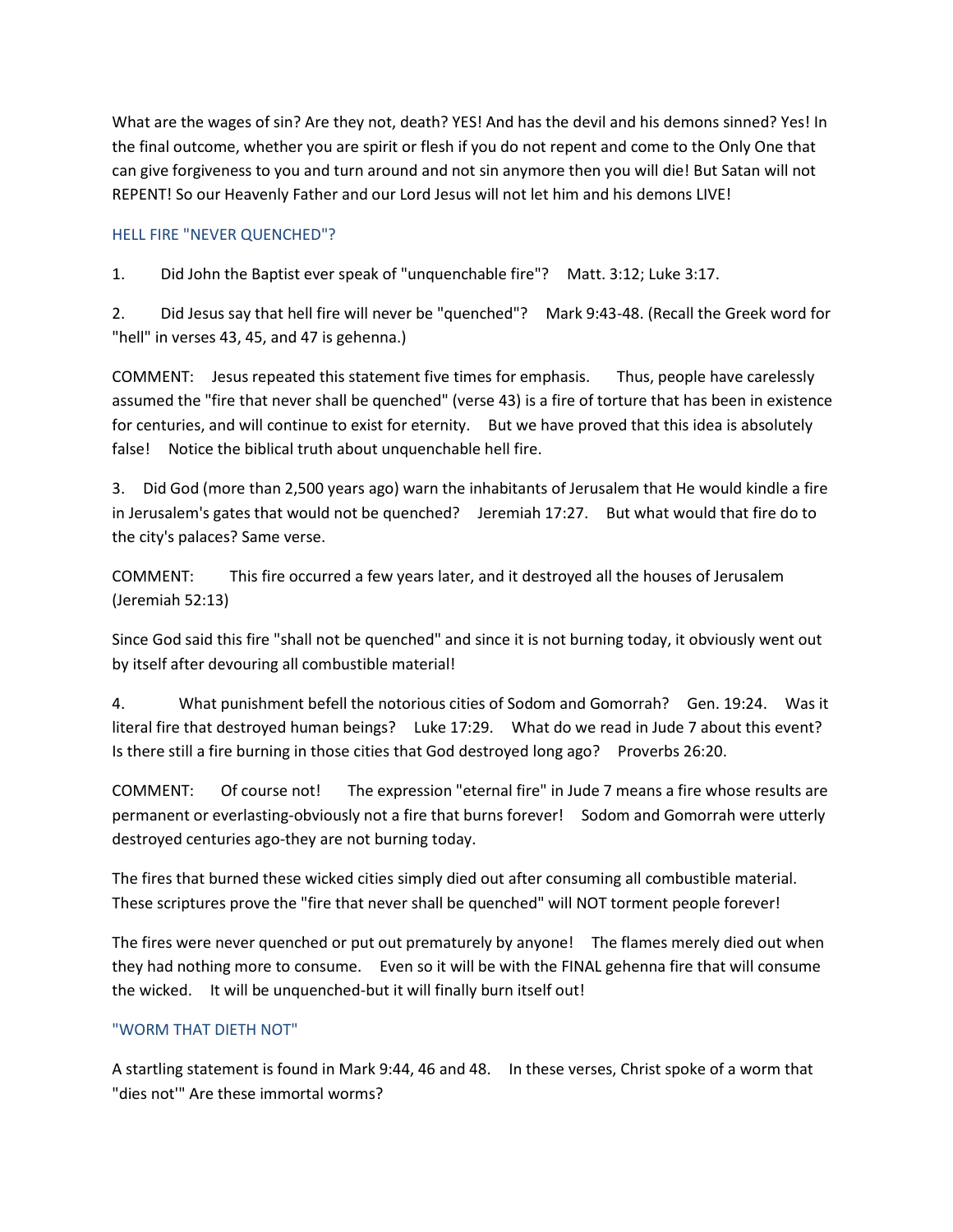Some people think Jesus referred to people as worms, and that He was trying to say that these "people" never die but live on forever in agonizing torment. However, those who believe this fail to notice that what Jesus spoke of was "their worm". So the wicked themselves are not the "worm."

What is this mysterious "worm" that does not die? Notice what Jesus really meant.

Jesus clearly had reference, as the marginal notes of many Bibles show, to Isaiah 66:24, where a similar statement is made about "their worm"-the worm of "carcasses." (Be sure to read this verse in your Bible.)

Now what is the "worm" of a decaying carcass? If you have ever seen a putrefying carcass, the answer should be obvious. To put the matter beyond all doubt, we find that the lexicons define as grub or maggot both the Greek and the Hebrew words translated as worm" in Mark 9:44 and Isaiah 66:24.

When a dead body occasionally lodged on one of the rocky ledges above the garbage fires of the Valley of Hinnom, it was soon infested by many worms or maggots, which hatched out of eggs laid by flies. It was simply these worms to which Christ referred when He said, "their worm dieth not But Jesus didn't mean that each individual worm continued to live forever! Actually, the larvae-maggots-would hatch from eggs, eat the flesh, continue in the larval form only a few days, then go through pupation or metamorphosis and finally emerge as flies! The worms didn't die-they became flies! Later, the flies died. These are facts known by any student of biology! And Christ was not ignorant of them.

By contrast, the misunderstanding of Christ's simple statement by some people should be an object lesson to always be careful to use wisdom and common sense in studying God's Word. The Holy Spirit is the spirit of a sound mind (2 Tim. 1:7). The Bible is one book that makes good sense! Let's always study these perplexing scriptures carefully and not jump to hasty, erroneous, weird conclusions.

#### THE PARABLE OF LAZARUS AND THE RICH MAN

Jesus' parable of Lazarus and the rich man (Luke 16:19-31) is perhaps one of the texts most frequently used by those who attempt to prove there is an eternal hell fire.

What lesson did Jesus intend to illustrate by this oft-misunderstood parable? Let's carefully study this entire parable, comparing it with other crystal-clear scriptures.

1. Did Lazarus-a poor but righteous beggar-die? Luke 16:22. Was he later carried by angels to "Abraham's bosom"? Same verse.

COMMENT: If we are Christ's, we become heirs with Abraham to receive the promises God made to him (Gal.

3:29). Through faith we may all become the spiritual "children of Abraham" (Gal. 3:7). This is an intimate relationships close or bosom relationship, spiritually speaking-with Abraham. We are to be in close contact

with him in sharing the promises. This is the sense in which righteous Lazarus was taken to "Abraham's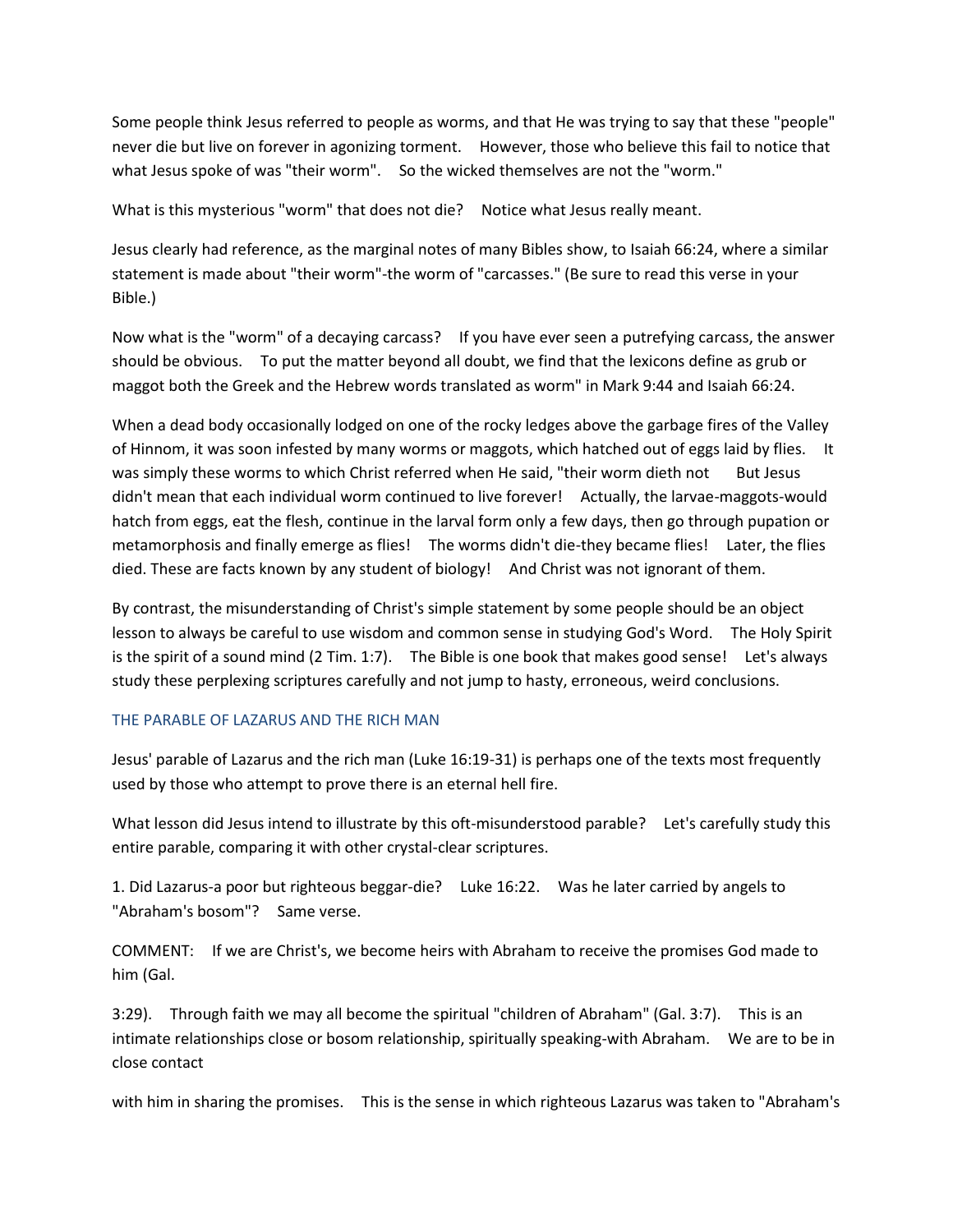bosom ' "

When, then, will Abraham and the Lazarus of Jesus' parable actually receive the promises? The answer given in the Bible is that Abraham and the saints-his spiritual "seed" -will inherit the promises at the resurrection of the just, when Jesus Christ returns to earth to establish the Kingdom of God! (The Christian's inheritance is the subject of the next lesson.)

2. And what about the sinful rich man of Jesus' parable? Did he also die? Luke 16:22. Do we next see him lifting up his eyes, indicating his having been resurrected, and calling to Abraham for a few drops of water to cool his tongue, being in mental torment? Verses 23-24.

COMMENT: The word "hell" used here is translated from the Greek word hades, which we know means the "grave." It is not from the Greek word gehenna, which represents the future lake of fire that will DESTROY the wicked forever. The rich man is pictured at the very moment he comes up out of his GRAVE in a resurrection! Abraham and Lazarus will have already inherited eternal life in God's Kingdom (Matt. 25:34). They will have been immortal for more than 1,000 years BEFORE the wicked rich man is resurrected to be burned in the lake of fire (Rev. 20:4-5, 13-15).

Until then, the rich man will have been dead in his grave, having no consciousness of the passing of time (Eccl. 9:5).

At his resurrection, the rich man will see the flames of the lake of fire beginning to surround him. He knows these flames will destroy him forever. Being in great mental agony, he asks for just a little water to cool his tongue, which has become dry from his mental anguish. He does not ask for buckets or oceans of water to put the fire out. He knows such a request would be denied.

3. What did Abraham then answer the rich man? Luke 16:25-26.

COMMENT: The great "gulf" between the two will be the difference between mortality and immortality. Those who will have been made immortal shall never die because they will have been born of God (Rev. 20:6). Abraham and the beggar will be on the immortal side of this gulf-the rich man on the mortal side, facing imminent eternal death by fire!

Many of the condemned, like the rich man, will want their relatives warned (Luke 16:27,28), not realizing how much time has elapsed since they died and that all other people will also have already had their chance to receive salvation.

The parable of Lazarus and the rich man does not prove eternal punishing by God in hell fire. Rather, Christ used this short illustration to picture to His listeners the REALITY of the resurrection from the dead of both the righteous and the wicked. He was picturing the resurrection to ETERNAL LIFE as contrasted with the ultimate fate of the wicked-the resurrection to die ETERNAL Death!

#### GOD IS LOVE

Why do so many people have a false concept of "hell"? Because they have been deceived and do not